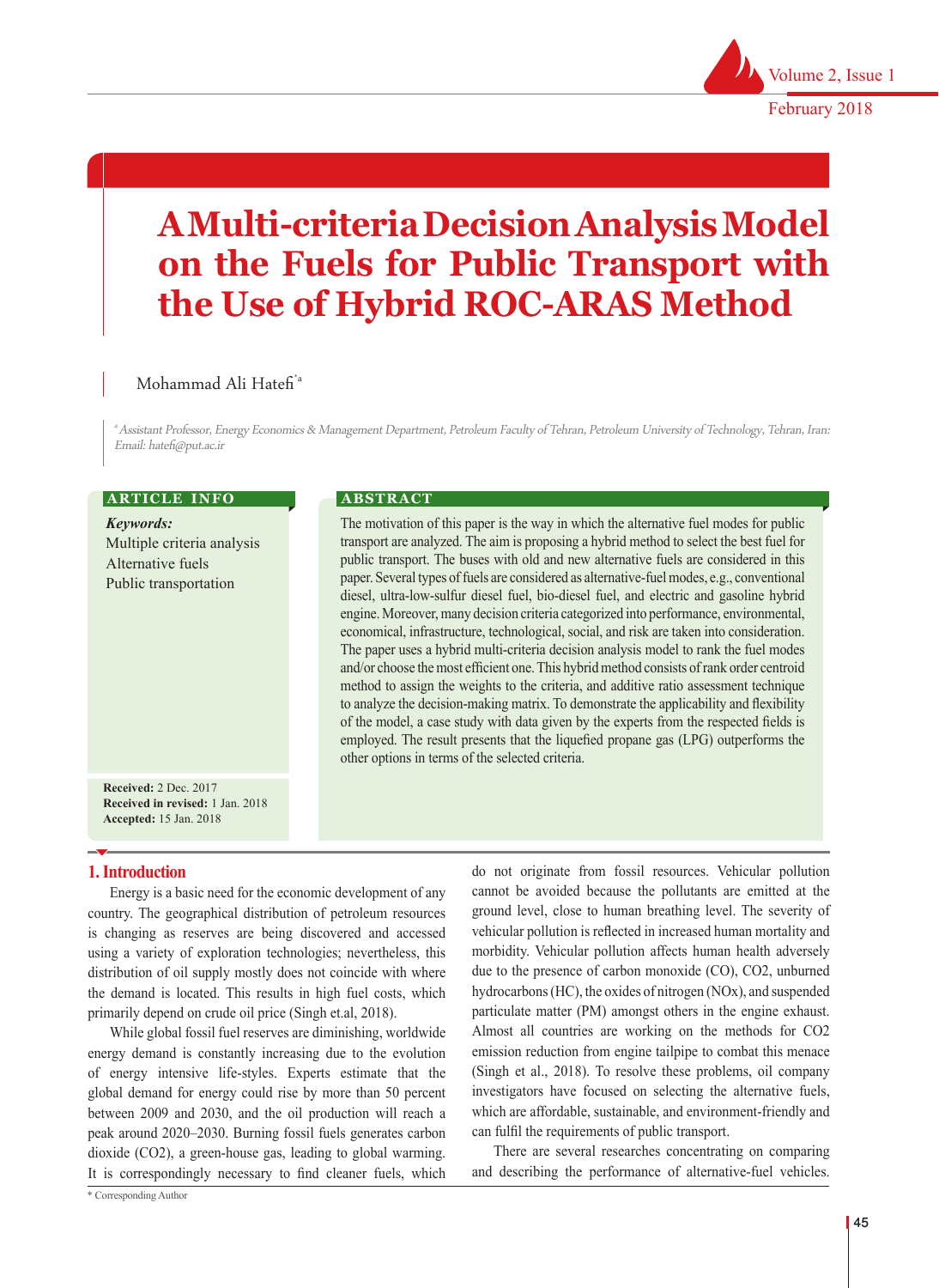To assess the transportation fuels for Singapore, Poh and Ang (1999) used forward and backward analytic hierarchy process (AHP). Winebrake and Creswick (2003) applied AHP to evaluate the future of hydrogen fueling systems for transportation. In their investigation, scenario analysis was utilized to build evaluation mode by both of these teams. The research of Tzeng et al. (2005) along with an empirical example attempted to summarize the most promising developments of alternative-fuel buses suitable for the urban area and to explore their favorable future directions by comparing these alternatives to the characteristics of the conventional bus with an internal combustion diesel engine. To this end, they presented a multicriteria investigation of these alternative-fuel modes with a set of data provided by different groups of Taiwanese experts representing both engineering bodies and academia. They used the technique for order preference by similarity to ideal solution (TOPSIS) method which is one of the most popular compromise methods for evaluating and ranking different alternatives. The framework developed by Patil et al. (2010) gives an insight into the interactions between the actors, rules, and technology components of the transport sector and highlights the way policies affect technology development and decision-making for public transport buses using alternative fuels. Vahdani et al. (2011) applied two fuzzy decision-making models to alternative-fuel bus selection. They considered several types of fuel modes, i.e. electricity, fuel cell (hydrogen), and methanol. Farkas (2013) considered multi-attribute object measurement (MAROM); his paper was built on the excellent work of Tzeng et al. (2005). Reviewing the relative literature indicates that there is not a comprehensive model including a variety of alternatives and criteria; such a model can offer enough flexibility to the analyst. Moreover, the existent techniques ask the experts to give subjective quantitative weights. Barron and Barrett (1996) stated that various techniques for eliciting exact weights from the experts may suffer several counts because the results are highly dependent on the elicitation method, and there is no agreement as to which method produces more accurate weights. On the other hand, the group of experts may not be able to reach agreement on a set of exact weights. In such situations, it may be realistic to use the objective weights.

This paper aims at proposing an applicable hybrid method to select the best fuel for public transport. The paper tries to consider comprehensive lists of fuel modes and decision criteria. Further, an "approximate weighting method" will be used to prevent the challenges mentioned above. The rest of this paper is organized as follows: Section 2 describes the types of alternative-fuel buses evaluated in the current research; Sections 3 introduces the criteria for analyzing the alternatives; Section 4 introduces the procedure of decision-making through a hybrid methodology, followed by a numerical case in Section 5. Conclusions are drawn in the final section.

#### **2. Overview of alternatives**

There are numerous solutions as the fuel/engine technologies for public transport available in the international market. In this paper, we consider 18 alternatives extracted from the works of Sperling (1995), Morita (2003), WSU (2004), Tzeng et al. (2005), Patil et al. (2010), Farkas (2013), Mousaei and Hatefi (2015), and so on. Following, we give a brief discuss on these technologies.

#### **2.1. Conventional Diesel (CD)**

 The CD engine is an internal combustion engine in which the ignition of the fuel injected into the combustion chamber is caused by the elevated temperature of the air in the cylinder due to mechanical compression. The basic difference between a CD and a gasoline engine is that in a CD, the fuel is sprayed into the combustion chambers through fuel injector nozzles just when the air in each chamber has been so greatly pressurized that it is hot enough to ignite the fuel spontaneously (Sclar, 2011). There have been notable improvements in CD technology over the past years (Gifford, 2003).

#### **2.2. Ultra-Low-sulfur Diesel fuel (ULSD)**

 Diesel emissions are reduced by advanced engine combustion controls, including turbo-charging, after-cooling, high pressure fuel injection, retarding injection timing, and optimizing combustion chamber design. These advanced technologies are known as "clean diesel" (Patil et al., 2010). ULSD as an available fuel in the market is a type of clean diesel with a lower amount of sulfur. ULSD has been refined so that its sulfur content is 15 parts per million (ppm) or less. This is 97% cleaner than CD, which contains an average of 500 ppm of sulfur. Sulfur, a natural part of the crude oil from which diesel fuel is derived, is one of the key causes of particulates or soot in diesel. Soot is the main culprit of diesel engines noxious black exhaust fumes, and is among the prime contributors to air pollution. Since 2006, almost all of the petroleum-based diesel fuel available in Europe and North America has been of a ULSD type. The move to lower sulfur content allows for the application of advanced emission control technologies that substantially lower the harmful emissions from diesel combustion (Omidvarborna et al., 2014).

#### **2.3. Bio-diesel Fuel (BD)**

 BD (e.g. soy diesel) refers to a vegetable oil-, or animal fatbased diesel fuel consisting of long-chain alkyl (methyl, ethyl, or propyl) esters. BD is typically made by chemically reacting lipids (e.g. vegetable oil, soybean oil, and animal fat) with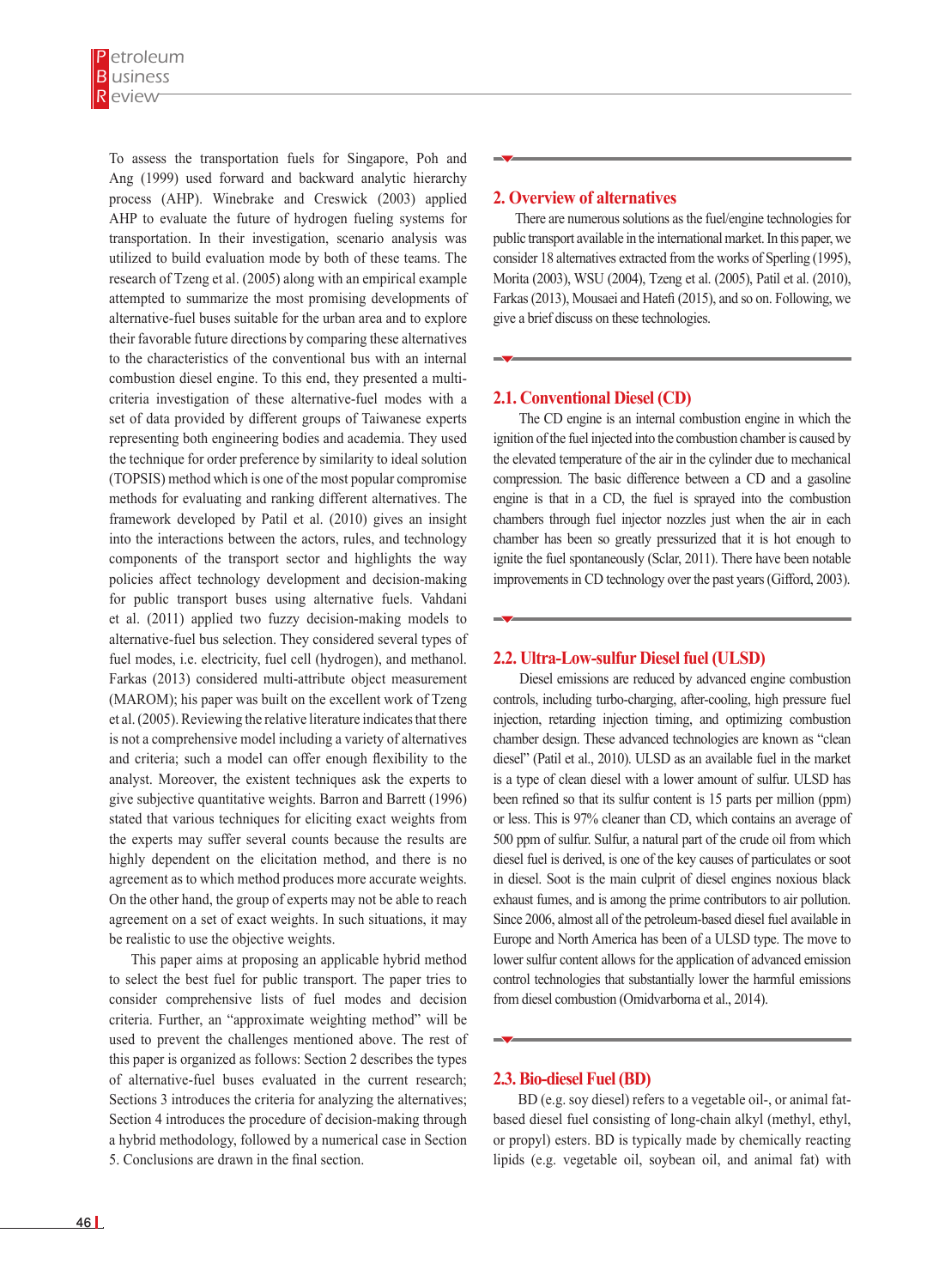

an alcohol producing fatty acid esters (Omidvarborna et al., 2014). Biodiesel is meant to be used in standard diesel engines and is thus distinct from the vegetable and waste oils used to fuel converted diesel engines. Biodiesel can be used alone or blended with petro diesel in any proportions; biodiesel blends can also be used as heating oil. The National Biodiesel Board (NBB) also has a technical definition of "biodiesel" as a monoalkyl ester.

#### **2.4. Compressed Natural Gas (CNG)**

 Natural gas (NG) is a mixture of hydrocarbons, mainly methane, produced either from gas wells or together with crude oil production. CNG is made by compressing NG to less than 1/100th of its volume at standard atmospheric pressure and temperature. CNG consists mostly of methane and is drawn from gas wells or in conjunction with crude oil production. Two types of CNG fuel systems are on the market: dedicated vehicles, which operate exclusively on NG, and dual-fuel vehicles, which can use both NG and gasoline (Mousaei and Hatefi, 2015).

#### **2.5. Liquefied Propane Gas (LPG)**

 LPG is a flammable mixture of hydrocarbon gases, mainly propane and butane, used for various heating purposes and as vehicle fuel. LPG is a bi-product from oil refining and NG processing. Even though LPG is a relatively small energy source, over 240 million tons are consumed worldwide each year (The World LPG Association, 2010). In fact, this fuel is regarded as a key medium-term option in the transition to sustainable fuels and transport (Raslavicius et al., 2014). LPG is supplied in a variety of ways including in canisters, cylinders, and in bulk storage tanks.

#### **2.6. Liquefied Natural Gas (LNG)**

 LNG is produced through the liquefaction process of NG, which can be used to power heavy-duty vehicles such as transit buses (IEA, 2011). LNG is NG (predominantly methane, CH4, with some mixture of ethane C2H6) which has been converted to liquid form for the ease and safety of non-pressurized storage or transport. It takes up about 1/600th the volume of NG in the gaseous state (Uz, 2012). It is odorless, colorless, non-toxic, and non-corrosive. Hazards include flammability after vaporization into a gaseous state, freezing, and asphyxia. The liquefaction process involves the removal of certain components such as dust, acid gases, helium, water, and heavy hydrocarbons,

which could cause difficulty in the downstream. The NG is then condensed into a liquid at close to atmospheric pressure by cooling it to approximately −162 °C; maximum transport pressure is set at around 4 psi. NG is mainly converted into LNG to achieve the NG transport over the seas where laying pipelines is not feasible technically and economically (Ulvestad and Overland, 2012).

#### **2.7. Dimethyl Ether (DME)**

 DME is a fuel created from NG, coal, or biomass. The cetane number of DME is so high that it can be used in diesel engines (Semelsberger et al., 2006). Because DME is a gas at room temperature, it must be pressurized in large tanks for transportation and storage. In the future, DME can be an alternative to conventional diesel fuel. DME resembles LPG in many ways and is as easy to handle as LPG; its calorific value per kilogram is close to coal, better than methanol, much better than hydrogen, and less than LPG, diesel, or methane.

#### **2.8. Gas-To-Liquid (GTL)**

 GTL technology converts NG into high-quality liquid petroleum products including diesel, naphtha, methanol, DME, and others; GTL fuel (i.e. GTL diesel) is produced through GTL technology. GTL processes with Fischer-Tropsch (FT) technology first convert NG to synthesis gas, which is a mixture of carbon monoxide and hydrogen, and it then converts this synthesis gas into mainly long-chain paraffin hydrocarbons and distillates, which are cracked into conventional transportation fuels. The process has a high distillate yield and produces a lighter fraction, which can be used as a gasoline blending component or as a feedstock for chemicals production. The energy efficiency of the process in converting NG to liquid products is 58-65% (NPC, 2012).

#### **2.9. Hythane (HCNG)**

 CNG has a low laminar burning velocity, which makes it more prone towards knocking. On the other hand, hydrogen has a high laminar burning velocity, which makes it a better supplement to CNG. Thus, the blend obtained by mixing hydrogen and CNG known as hythane or HCNG has the advantages of both parent fuels, which make it a promising fuel for automobiles (Yadav et al., 2017). Hence, in an effort to reduce the pollutants of CNG buses further, they can be converted to run on hythane (Bauer and Forest, 2001). HCNG is a mixture of 20% by volume of H2 and 80% methane (Hythane, 2007).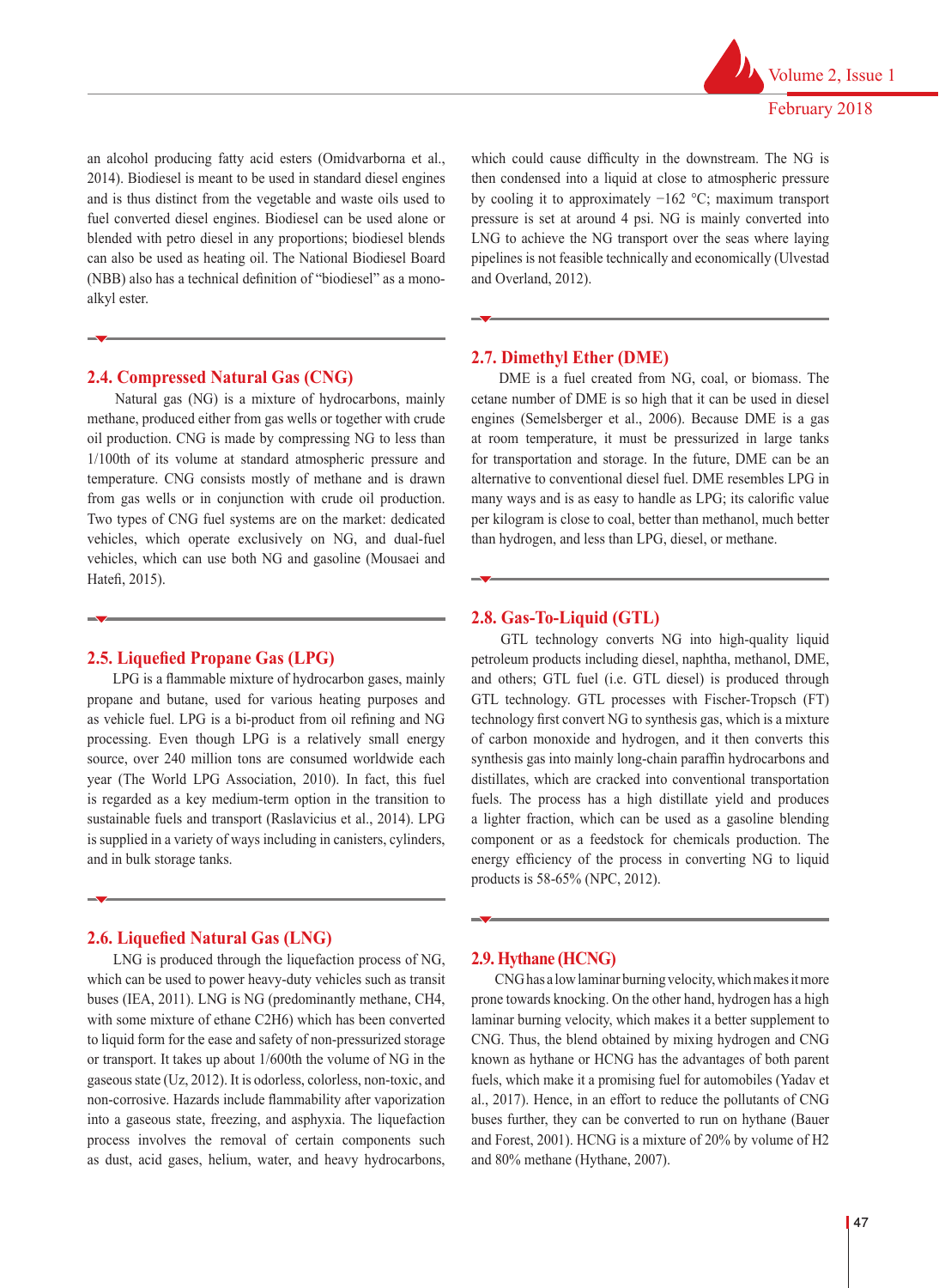#### **2.10. Hydrogen Fuel Cell (H2FC)**

 An H2FC (so-called fuel cell battery) is an electrochemical cell that converts the chemical energy from a fuel into electricity through an electrochemical reaction of hydrogen fuel with oxygen or another oxidizing agent. Fuel cells are different from batteries in requiring a continuous source of fuel and oxygen (usually from air) to sustain the chemical reaction, whereas in a battery the chemical energy comes from chemicals already present in the battery. Fuel cells can produce electricity continuously for as long as fuel and oxygen are supplied. Daimler–Benz Company has already developed a prototype vehicle with a fuel cell. H2FC buses are being evaluated from many different perspectives; the life cycle assessments of H2FC buses show that green H2 is a key for significant environmental benefits compared with fossildriven diesel buses (Lozanovski et al., 2018).

#### **2.11. Methanol and Gasoline Blend (MG)**

 The MG is a combination of 85% methanol (M85) and 15% gasoline. Brinkman et al. (1975) measured the octane number of methanol–gasoline blends and found out that the research and motor octane numbers increased with increasing methanol amount in the fuel blend. The vehicle that can use a fuel with different combinations of methanol and gasoline is called flexible fuel vehicle (FFV). The FFV engine can run smoothly with any combinations of gas with methanol (Tzeng et al., 2005).

#### **2.12. Opportunity Charging (OC)**

 Heavy vehicle charger (HVC) products offer an ideal solution for OC, ensuring zero-emission public transit during the day without impacting on the normal operation of the route. The source of power for the OC electric vehicle (OCEV) is the combination of a loaded battery and fast OC during the time the bus is idle when stopped. Indeed, when the bus idles at a bus stop, charging coils embedded in the road charge the bus for as long as it remains at the stop (Fisher et al., 2014). During the 10–20 seconds when the bus is stopped, the power reception sensor on the electric bus (installed under the bus) will be lowered to the charging supply plate installed in front of the bus stop to charge the battery. Within 10 seconds of a stop, the battery is charged with 0.15 kWh power (depending on the design of the power supply facility), and the power supplied is adequate for it to move to the next bus stop. This system has allowed electric city buses to reduce their battery sizes, thus making the buses more efficient by reducing their weight. Similar technology could also reduce the size of the heavy batteries carried by electric cars and other

vehicles (Fisher et al., 2014).

#### **2.13. Direct Electric Charging Engine (DEC)**

 A zero-emission alternative to petroleum that has been available for many years is electricity, and is an option currently used in many cities with electric-cable buses. Recent technology, however, uses electricity independently of a fixed electric cable by using fuel cells or battery storage. The big appeal of electricity is having a clean and quiet operating system. Some cities and countries have begun to use electric buses, but their future is unlikely because of the high costs. This type of electric bus is in the prototype design stage. The power for this vehicle comes mainly from the loaded battery. Once the battery power is insufficient, the vehicle will have to return to the plant to conduct recharging. The development of a suitable battery is also critical for this mode of vehicle. If a greater amount of electricity can be stored in the battery, the cruising distance by this vehicle will be longer (Tzeng et al., 2005).

#### **2.14. Exchangeable-battery Electric Engine (EBE)**

 The objective of an electric bus with an exchangeable battery is to affect a fast battery charge and to achieve a longer cruising distance. The bus is modified to create more on-board battery space, and the number of on-board batteries is adjusted to meet the needs of different routes. The fast exchanging facility has to be ready to conduct a rapid battery exchange so that the vehicle mobility can be maintained (Tzeng et al., 2005; Farkas, 2013).

#### **2.15. Electric and Gasoline Hybrid Engine (E&G)**

 The electric-gasoline vehicle has an electric motor as its major source of power and a small-sized gasoline engine. When the electric power fails, the gasoline engine can start functioning and continue the trip meanwhile the kinetic energy rendered during the drive will be turned into electric power to increase the vehicle cruising distance (Tzeng et al., 2005; Farkas, 2013).

#### **2.16. Electric and Diesel Hybrid Engine (E&D)**

The electric–diesel vehicle has an electric motor and a small-sized diesel engine as its major sources of power. When the electric power fails, the diesel engine can start functioning and continue the trip; meanwhile the kinetic energy rendered during the drive will be turned into electric power to increase the vehicle cruising distance (Tzeng et al., 2005; Farkas, 2013).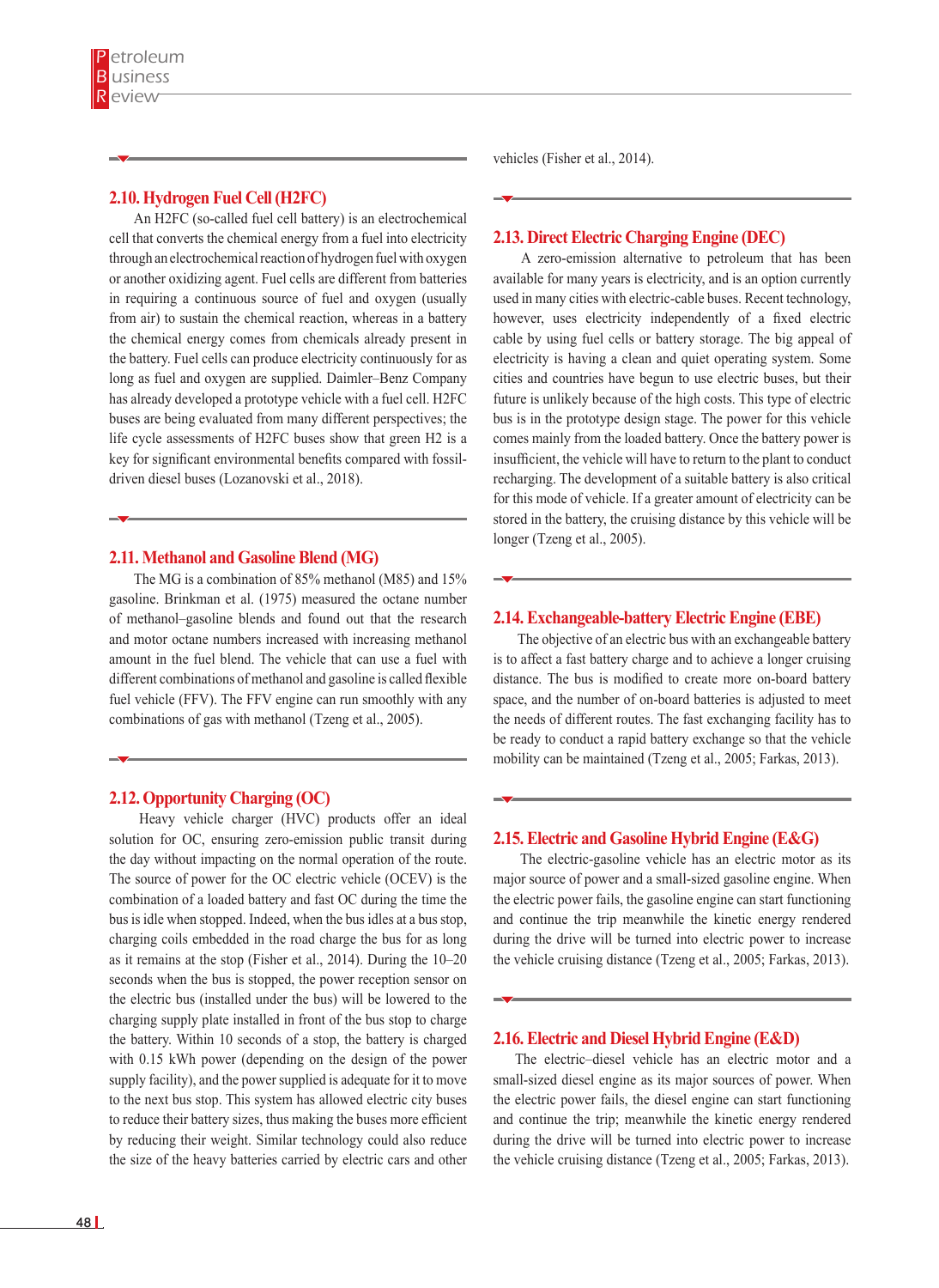#### **2.17. Electric and CNG Hybrid Engine (E&CNG)**

The electric-CNG vehicle has an electric motor and a smallsized CNG engine as its major sources of power. When the electric power fails, the CNG engine provides the power, and the kinetic energy produced is converted to electric power to permit a continuous travel (Tzeng et al., 2005; Farkas, 2013).

#### **2.18. lectric and LPG hybrid engine (E&LPG)**

Like E&CNG, the electric-LPG vehicle has an electric motor and a small-sized LPG engine as its main sources of power. When the electric source fails, the LPG engine starts providing the needed power (Tzeng et al., 2005; Farkas, 2013).

Now, let us use the literature to list the most important features of the choices. Table 1 presents the summarized results.

#### **3. Overview of Criteria**

The evaluation of alternatives can be performed according to different criteria. This paper categorizes the criteria as performance, environmental, economical, infrastructure, technological, social, and risk aspects. For the sake of establishing the list of criteria (see Table 2), the seminal paper of Tzeng et al., (2005) with 11 criteria, and the investigation of Mousaei and Hatefi (2015) with 13 criteria together with some additional resources are considered.

#### **4. The Methodology**

The course of action of the proposed methodology, consisting of 4 stages and 11 steps, is as follows:

**Stage I:** There are 2 steps in this stage: Step 1: the experts select the alternatives to be analyzed among CD, ULSD, BD, CNG, LPG, LNG, DME, GTL, HCNG, H2FC, MG, OC, DEC, EBE, E&G, E&D, E&CNG, and E&LPG. The number of selected alternative fuel modes is m; let<sub>1</sub>  $A_1, \ldots, A_{(m)}$  denote the alternatives. Step 2: the experts also choose the local criteria among the list of criteria, including ES, EE, FS, VC, AP, SP, WP, NP, IC, MC, DM, TE, SE, CT, WT, PP, RF, IA, TM, SI, IR, SA, SC, PR, ER, and SR. The number of selected criteria is n; let  $C_1, \ldots, C_n$  indicate the criteria.

**Stage II:** The process of solving decision-making problems, similar to the other methods of MCDM, starts with forming the decision-making matrix. Hence, in this step, we establish a decision-making matrix as (1). The score  $x_{ij}$ , the element of the decision-matrix, describes the performance of alternative $A_{\alpha}$  for criterionC<sub>j</sub>. The performance scores are assumed to be numbers between 1 (for the worst case) and 9 (for the best case).

$$
\begin{bmatrix}\nX_{11} & \cdots & X_{1n} \\
\vdots & \ddots & \vdots \\
X_{m1} & \cdots & X_{mn}\n\end{bmatrix}
$$
\n(1)

**Stage III:** This stage is related to determining the criteria weights. The weight of criterion $C_{(j)}$  is denoted by  $\omega_j$  ( $\sum_{j=1}^{N}$  $w_j$  = 1) , which is assumed to be positive. The proposed methodology uses Rank-Order Centroid (ROC) method (Barron and Barrett, 1996) to assign the weights to the criteria. Approximate weighting schemes are a branch of objective methods. Equal weights (EW) (Dawes and Corrigan (1974), rank reciprocal (RR) (Stillwell et al., 1981), rank sum (RS) (Stillwell et al., 1981), rank exponent (RE) (Stillwell et al., 1981), rank-order centroid (ROC) (Barron and Barrett, 1996), geometric weights (GW) (Lootsma, 1999), and variable-slope linear (VSL) (Alfares and Duffuaa, 2008) belong to the approximate weighting branch. Barron and Barrett (1996) found that weights obtained in ROC manner were very stable. Additionally, Ahn and Park (2008) performed a simulation study on the approximate weighting schemes. They found out that the ROC method appears to be the best performer throughout the simulation. They argued that a common conclusion of many studies was that ROC weights had an appealing theoretical rationale and appeared to perform better than the other rank-based schemes in terms of choosing accuracy. There are 2 steps in the ROC procedure:

Step 1:The experts should rank the criteria in order of importance. Therefore, we may assume that the weights are uniformly distributed in the rank order of  $w_{r1} \geq w_{r2} \geq w_{r3} \geq w_{m}$ , where  $r_j$  is a rank position of  $w_{\pi}$ .

Step 2: With the use of Equation (2), the analyst calculates the weights of the criteria. This formula produces an estimate of the weights; this estimate minimizes the maximum error of each weight by identifying the centroid of all possible weights maintaining the rank order of the objective importance.

$$
w_j = \frac{1}{n} \sum_{k=j}^{n} \frac{1}{rk}
$$
 (2)

**Stage IV:** the proposed methodology utilizes additive ratio assessment (ARAS) method (Zavadskas et al., 2010) to select the best choice among alternatives. ARAS method is based on the argument that the phenomena of complicated world could be understood by using simple relative comparisons. It is argued that the ratio of the sum of normalized and weighted values of criteria, which describes the alternative under consideration, to the sum of the values of normalized and weighted criteria, which describes the optimal alternative, is the degree of optimality, which is reached by the alternative under comparison. According to the ARAS method, a utility function value determining the complex relative efficiency of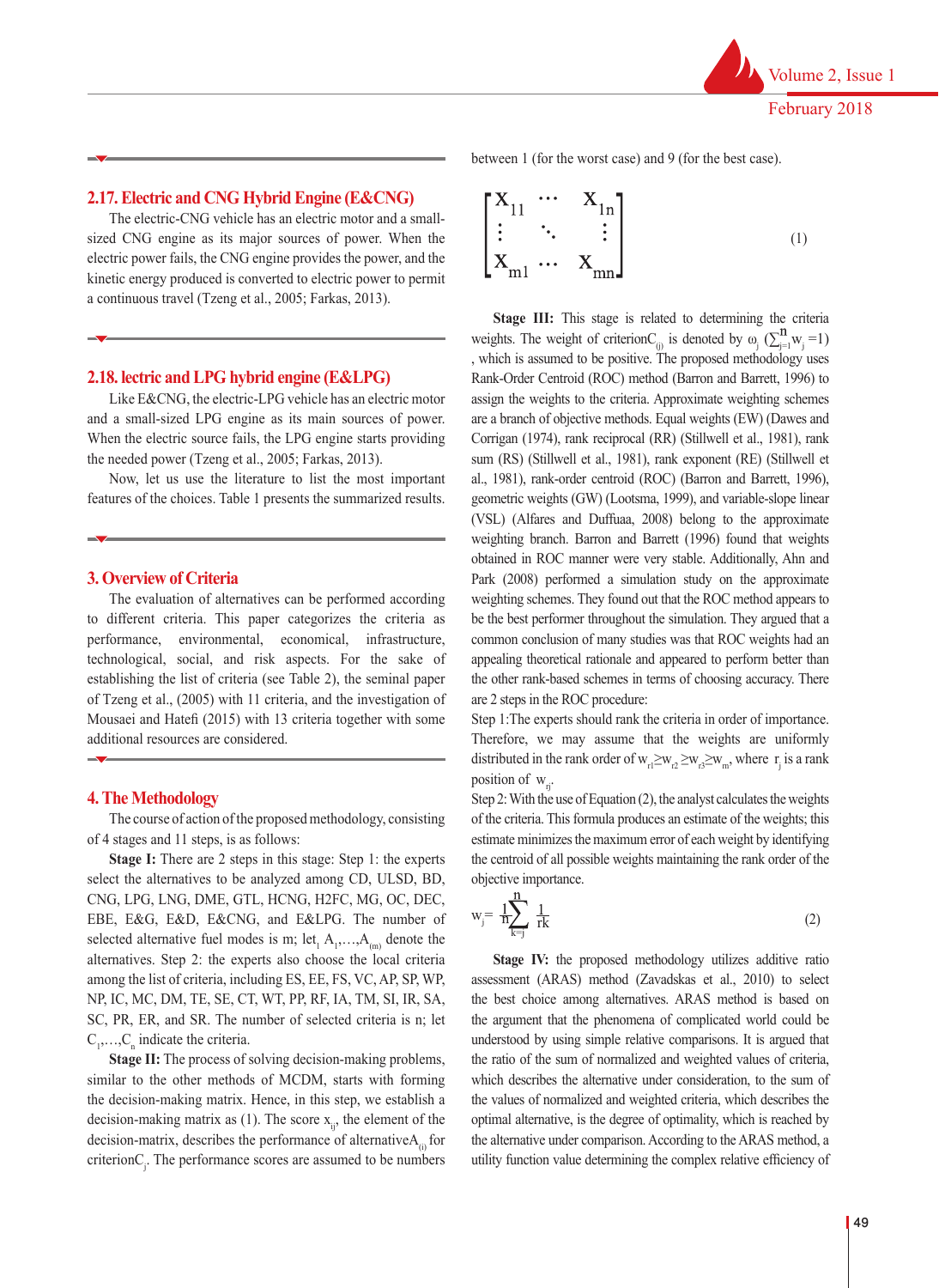| Table 1- Main features of the alternative fuels/engines. |                                                                                                                                                                                                                                                                                                                                                                                                                                                                                                                                                                                                              |                                                                            |  |  |  |  |  |
|----------------------------------------------------------|--------------------------------------------------------------------------------------------------------------------------------------------------------------------------------------------------------------------------------------------------------------------------------------------------------------------------------------------------------------------------------------------------------------------------------------------------------------------------------------------------------------------------------------------------------------------------------------------------------------|----------------------------------------------------------------------------|--|--|--|--|--|
| <b>Fuel/Engine</b>                                       | <b>Overall Features</b>                                                                                                                                                                                                                                                                                                                                                                                                                                                                                                                                                                                      | <b>References</b>                                                          |  |  |  |  |  |
| CD                                                       | • Employed all over the world;<br>• The most efficient among all the existing internal combustion engines;<br>• Low purchasing costs;<br>• The flexibility towards the speed of traffic;<br>• The low sensitivity to road facility;<br>• Very high exhaust emission rates (PM, NOx, CO, and CO2);                                                                                                                                                                                                                                                                                                            | Farkas, 2013                                                               |  |  |  |  |  |
| <b>ULSD</b>                                              | • Producing lower emissions (enabling catalytic converters to be used, which, in turn, lowers CO, NOx, and HC<br>emissions);<br>• Emission treatments such as particulate filters and oxidation catalysts reduce the emissions of ozone-forming Bailey, 2004; Patil et al., 2010<br>compounds (NOx and HC) and trap and eliminate particulate matter (PM);                                                                                                                                                                                                                                                   |                                                                            |  |  |  |  |  |
| <b>BD</b>                                                | • Biodiesel has higher brake-specific fuel consumption compared to diesel, which means more biodiesel fuel con-<br>sumption is required for the same torque;<br>• BD has been found to provide the maximum increase in thermal efficiency;<br>• BD has low brake-specific energy consumption;<br>• It has lower harmful emissions than diesel;                                                                                                                                                                                                                                                               | Fazal et al., 2011; Omid-<br>varborna et al., 2014                         |  |  |  |  |  |
| <b>CNG</b>                                               | • Commercialized around the world;<br>• Matured in its technology:<br>• Clean burning qualities (CNG vehicles emit only slight amounts of carbon dioxide and carbon monoxide);<br>· A wide resource base;<br>• It generally costs 15-40% less than gasoline or diesel;<br>· Reduction in operational and maintenance cost;<br>• Easy conversion of conventional vehicles to operate in a CNG mode;<br>• It has approximately 25% of the energy density of gasoline;                                                                                                                                          | Uz, 2012; Farkas, 2013;<br>Mousaei and Hatefi,<br>2015; Patil et al., 2010 |  |  |  |  |  |
| LPG                                                      | • LPG is easy to transport and store;<br>• It has a higher heating value, allowing you to heat your home at a lower price;<br>• LPG does not contain sulfur, so it burns a lot cleaner than energy resources like oil;<br>• It burns consistently, making it more reliable than other forms of energy;<br>• LPG is also perfect for those who do not have access to NG lines;<br>• There are few countries that have used LPG for public transportation;<br>• LPG is suitable for medium and small vehicles;                                                                                                 | Farkas, 2013; Sperling,<br>1995; Shah et al., 2017                         |  |  |  |  |  |
| <b>LNG</b>                                               | · Good safety records;<br>· Widely used across industries;<br>• It is nontoxic and non-corrosive; hence, it will not pollute land or water on leakage into the environment;<br>• High ignition temperature (it is more difficult than many other common fuels to be set on fire);<br>• On release, LNG vaporizes into a lighter-than-air gas, which quickly disperses into the atmosphere;                                                                                                                                                                                                                   | Uz, 2012; Mousaei<br>and Hatefi, 2015                                      |  |  |  |  |  |
| <b>DME</b>                                               | • Producing low levels of NOx emissions and low smoke levels when compared to petroleum-derived diesel fuels;<br>• Clean-burning, sulfur-free, with extremely low particulate emissions;<br>• No corrosion in pipelines, when transported;<br>• Good ignition quality;<br>• It rapidly decomposes into CO2 and water in the atmosphere without forming ozone;<br>• Distribution of DME as fuel is easy due to the use of LPG infrastructure;                                                                                                                                                                 | Nylund and Koponen, 2012;<br>Mousaei and Hatefi, 2015                      |  |  |  |  |  |
| <b>GTL</b>                                               | · Increased power compared with diesel;<br>• Lower brake-specific fuel consumption for GTL fuel and its blends compared with diesel alone;<br>• Less environmental impact (it contains low sulfur and low aromatic compounds);<br>· GTL fuel and its blends had a slight reduction in NOx emissions and a significant reduction in CO, hydrocarbon,<br>and smoke emissions compared with diesel;                                                                                                                                                                                                             | Gyetvay, 2012; Saj-<br>jad et al., 2014; Mousaei<br>and Hatefi, 2015       |  |  |  |  |  |
| <b>HCNG</b>                                              | • Lower overall pollutant emissions than CNG (66% reduction in unburned HC, 32% reduction in NOx, 17% reduc-<br>tion in CO, and 13% reduction in CO2).<br>• Many cities in the world are experimenting with HCNG.<br>• Problems associated with the on-board storage of hydrogen have resulted in a limited vehicle range;                                                                                                                                                                                                                                                                                   | Nagalingam et al., 1983;<br>Patil et al., 2010                             |  |  |  |  |  |
| H <sub>2</sub> FC                                        | • Broad surface in the burning chamber;<br>• Low burning temperature;<br>· Easily made inflammable;<br>• No detrimental substance is produced and only pure water, in the form of air, is emitted;<br>· Hydrogen is not suitable for onboard storage;<br>• Hydrogen's energy density is very low compared to that of the methanol and especially gasoline (a fully loaded<br>fuel tank can last as far as 250 km);<br>• It generally requires very large and heavy tanks on board of the vehicle;<br>It would be necessary to create an entire new infrastructure, <i>i.e.</i> to set up refueling stations; | Farkas, 2013                                                               |  |  |  |  |  |
| <b>MG</b>                                                | • The capability of continuous traveling by use of FFV is inferior to conventional vehicles;<br>• Significantly reduce vehicle emissions of pollutants and greenhouse gases;<br>• The thermal energy of MG is lower than that of the gasoline;                                                                                                                                                                                                                                                                                                                                                               | Tzeng, 2005; Farkas, 2013                                                  |  |  |  |  |  |
| OC                                                       | • The vehicle is charged immediately after it is plugged in;<br>· OC method does not fully utilize the renewable energy;<br>• The lowest electricity price for OC is about 11% higher than the annual average electricity price;<br>• The number of fleet vehicles required to operate a particular route is potentially lower for OC scheme compared<br>to the conventional charging scenario;                                                                                                                                                                                                              | Bosshard, 2015; Zhang<br>and Markel, $2016$ ;                              |  |  |  |  |  |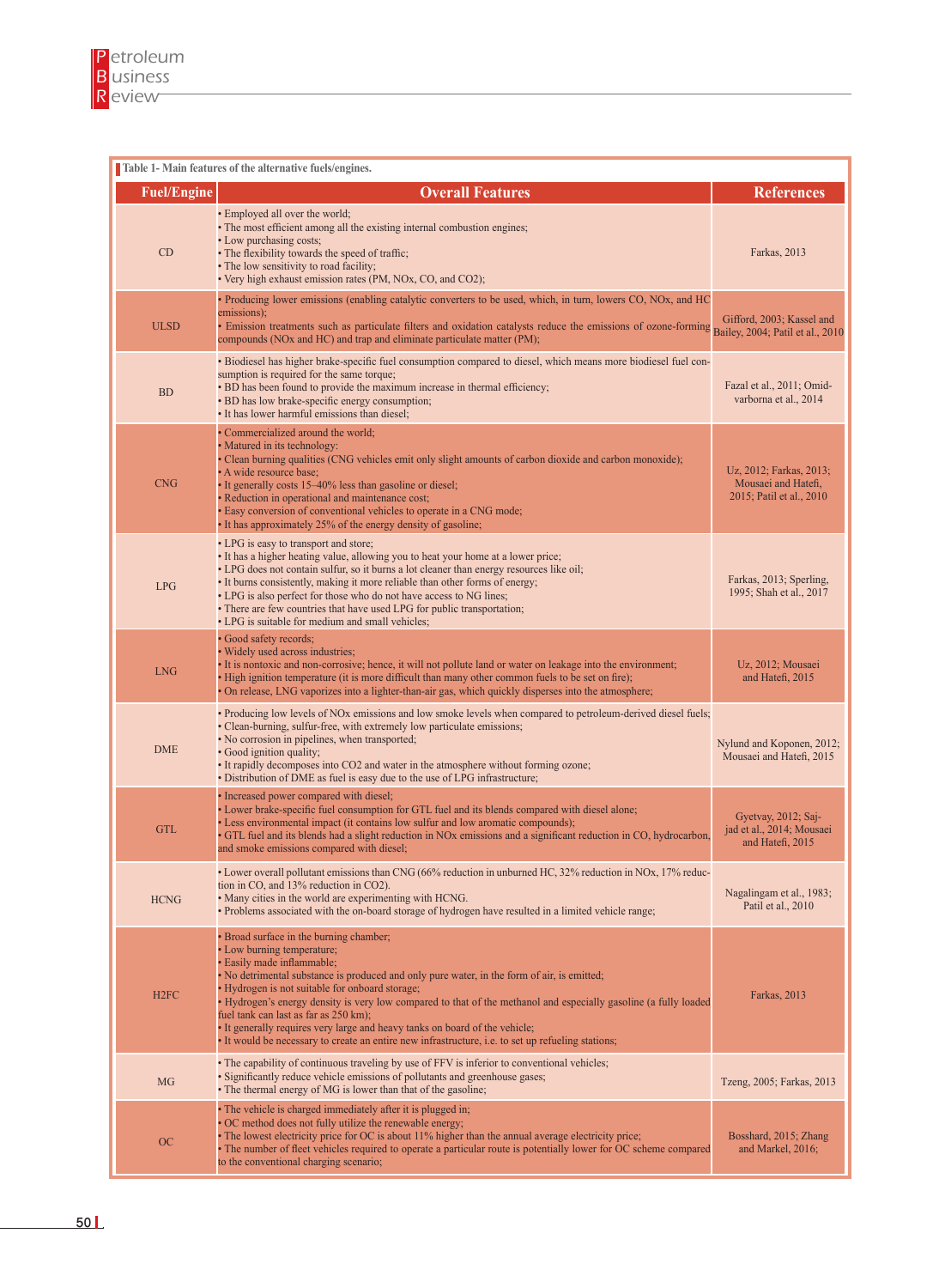

| Table 2- The selected criteria to evaluate fuel/engine modes |                                |                                       |                                                                                                                                                                                                                 |                                                                                |  |  |  |  |
|--------------------------------------------------------------|--------------------------------|---------------------------------------|-----------------------------------------------------------------------------------------------------------------------------------------------------------------------------------------------------------------|--------------------------------------------------------------------------------|--|--|--|--|
| <b>Criterion</b>                                             | <b>Sub-criterion</b>           | Code                                  | <b>Description</b>                                                                                                                                                                                              | <b>References</b>                                                              |  |  |  |  |
|                                                              | <b>Energy Supply</b>           | ES                                    | It is based on the yearly amount of energy that can be supplied, on<br>the reliability of energy supply, on the reliability of energy storage,<br>and on the cost of energy supply.                             | Tzeng et al., 2005                                                             |  |  |  |  |
|                                                              | <b>Energy Efficiency</b>       | EE                                    | It represents the efficiency of fuel energy.                                                                                                                                                                    | Tzeng et al., $2005$ ;<br>Farkas, 2013                                         |  |  |  |  |
| Performance                                                  | Flow Speed of Traffic          | <b>FS</b>                             | It compares the average speed of alternative vehicles for certain<br>traffic. If the speed of traffic flow is higher than the vehicle speed,<br>the vehicle would not be suitable to operate on certain routes. | Tzeng et al., 2005                                                             |  |  |  |  |
|                                                              | <b>Vehicle Capability</b>      | <b>VC</b>                             | The cruising distance, slope climbing, and average speed;                                                                                                                                                       | Tzeng et al., 2005                                                             |  |  |  |  |
|                                                              | Air Pollution                  | AP                                    | The extent to which a fuel mode contributes to air pollution since<br>vehicles with diverse modes of fuel impact on air differently;                                                                            | Tzeng et al.,<br>2005; Mousaei<br>and Hatefi, 2015                             |  |  |  |  |
|                                                              | Soil Pollution                 | <b>SP</b>                             | The extent to which an alternative fuel contributes to soil pollution;                                                                                                                                          | Mousaei and<br>Hatefi, 2015                                                    |  |  |  |  |
| Environmental                                                | <b>Water Pollution</b>         | WP                                    | The degree to which a fuel has negative impacts on water resources;                                                                                                                                             | Mousaei and<br>Hatefi, 2015                                                    |  |  |  |  |
|                                                              | <b>Noise Pollution</b>         | NP                                    | The noise produced during the operation of the vehicle;                                                                                                                                                         | Tzeng et al., 2005                                                             |  |  |  |  |
|                                                              | <b>Implementation Cost</b>     | IC                                    | The costs of production and implementation of alternative vehicles;                                                                                                                                             | Tzeng et al., 2005;<br>Vafaeipour et al.,<br>2014; Mousaei<br>and Hatefi, 2015 |  |  |  |  |
|                                                              | Maintenance Cost               | <b>MC</b>                             | The maintenance costs for alternative vehicles;                                                                                                                                                                 | Tzeng et al.,<br>2005; Vafaeipour<br>et al., 2014                              |  |  |  |  |
| Economical                                                   | <b>Distance to Market</b>      | DM                                    | Distance between the potential production site and the region of<br>consumption;                                                                                                                                | Mousaei and<br>Hatefi, 2015                                                    |  |  |  |  |
|                                                              | Transportation<br>Easiness     | TE                                    | Is the fuel easy or hard to transport?                                                                                                                                                                          | Current work                                                                   |  |  |  |  |
|                                                              | <b>Storing Easiness</b>        | <b>SE</b>                             | Is the fuel easy or hard to store?                                                                                                                                                                              | Current work                                                                   |  |  |  |  |
|                                                              | <b>Consumption Trend</b>       | <b>CT</b>                             | The overall trend of consumption of alternative vehicles;                                                                                                                                                       | Mousaei and<br>Hatefi, 2015                                                    |  |  |  |  |
|                                                              | World Trends                   | <b>WT</b>                             | Which alternatives are the big countries/oil companies talking about<br>and focusing on?                                                                                                                        | Mousaei and<br>Hatefi, 2015                                                    |  |  |  |  |
|                                                              | <b>Purchase Price</b>          | PP<br>The purchase price of the fuel; |                                                                                                                                                                                                                 |                                                                                |  |  |  |  |
| Infrastructure                                               | Road Facility                  | RF                                    | The road features needed for the operation of alternative vehicles<br>(like pavement and slope);                                                                                                                | Tzeng et al., 2005                                                             |  |  |  |  |
|                                                              | <b>Industrial Availability</b> | <b>IA</b>                             | The present industrial infrastructures to produce and implement<br>alternative vehicles;                                                                                                                        | Farkas, 2013                                                                   |  |  |  |  |
|                                                              | <b>Technology Maturity</b>     | <b>TM</b>                             | Mousaei and Hatefi,<br>2015; Farkas, 2013                                                                                                                                                                       |                                                                                |  |  |  |  |
| Technological                                                | <b>Safety Issues</b>           | <b>SI</b>                             | The safety aspects of alternative vehicles;                                                                                                                                                                     | Farkas, 2013                                                                   |  |  |  |  |
|                                                              | Industrial<br>Relationship     | <b>IR</b>                             | The relationship of each alternative to other industrial production is<br>taken as the criterion;                                                                                                               | Tzeng et al., 2005                                                             |  |  |  |  |
|                                                              | Social Acceptability           | <b>SA</b>                             | Degree to which the community accept alternative vehicles;                                                                                                                                                      | Vafaeipour et<br>al., 2014                                                     |  |  |  |  |
| Social                                                       | <b>Comfort Sense</b>           | <b>SC</b>                             | The particular issue regarding the sense of comfort and the fact that<br>users tend to pay attention to the accessories of the vehicle (air-<br>conditioning, automatic door, etc.);                            | Tzeng et al., 2005                                                             |  |  |  |  |
|                                                              | <b>Political Risks</b>         | <b>PR</b>                             | Risks and uncertainties related to political issues;                                                                                                                                                            | Vafaeipour et<br>al., $2014$                                                   |  |  |  |  |
| Risk                                                         | <b>Economical Risks</b>        | ER                                    | Risks and uncertainties related to economic issues;                                                                                                                                                             | Vafaeipour et<br>al., 2014                                                     |  |  |  |  |
|                                                              | <b>Social Risks</b>            | <b>SR</b>                             | Risks and uncertainties related to social issues;                                                                                                                                                               | Current work                                                                   |  |  |  |  |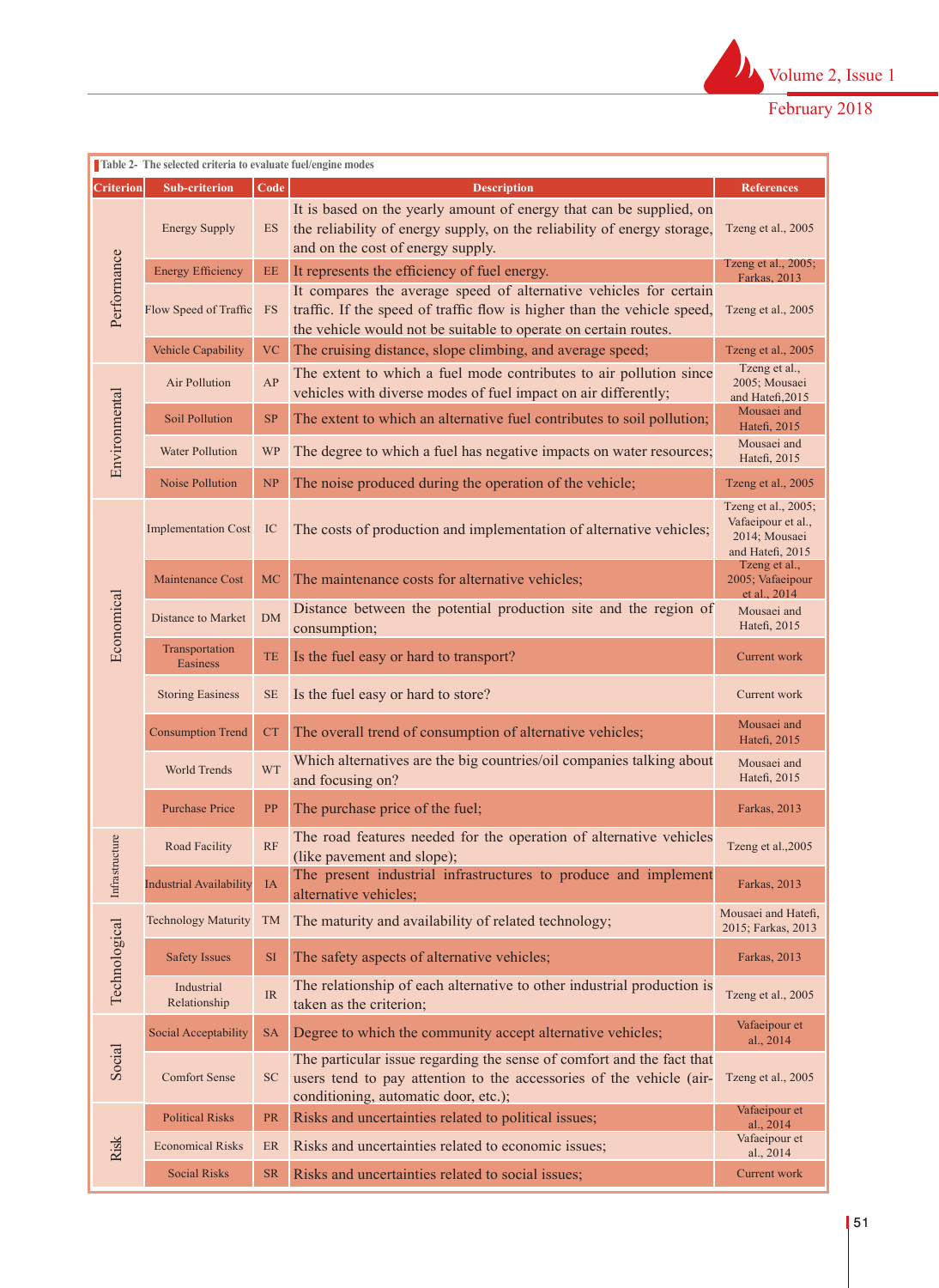a reasonable alternative is directly proportional to the relative effect of values and weights of the main criteria considered in a project. The ARAS method is conducted through 6 steps.

Step 1: determine the optimal performance score (called ideal solution) for each criterion. This value may be even greater than 9 (the score for the best case). If the experts do not have any preference, the optimal performance ratings are calculated by Equation (3).

Step 2: Calculate the normalized decision-matrix. The normalized performance ratings are calculated using Equation (4).

 Step 3: Calculate the weighted normalized decision-matrix. The weighted normalized performance ratings are calculated using Equation (5).

Step 4: calculate the overall performance rating, for each alternative. This index can be calculated using Equation (6).

Step 5: Calculate the degree of utility for each alternative. When evaluating alternatives, it is not only important to determine the best ranked alternative, but also to determine the relative performances of considered alternatives in relation to the optimal alternative. For this purpose, the degree of utility is used, and it can be calculated using Equation (6).

Step 6: rank fuel modes and/or select the most efficient one. The considered modes are ranked by ascending  $Q_i$ , i.e. the alternative with the largest value of  $Q_i$  is the best place (Equation (6)).

$$
x_{0j} = \max_{i} \{ x_{ij} \} \tag{3}
$$

$$
y_{ij} = \frac{x_{ij}}{\sum_{i=0}^{m} x_{ij}}\tag{4}
$$

$$
v_{ij} = w_j \times y_{ij} \tag{5}
$$

$$
S_i = \sum_{j=1}^n v_{ij} \tag{6}
$$

$$
Q_i = \frac{S_i}{S_0} \tag{7}
$$

$$
A_i^* = \left\{ A_i \mid \max_i Q_i \right\} \tag{8}
$$

It should be noted that the relevant experts are taken part in the first one, the first one, the first one, the first one, then the first one, then the first one, the first one, then the first one, then the first one, the alternatives as in Stage 1. Thereafter, in Stage 2, they assign a score to each alternative on each criterion. In the third activity, the experts give the sort of criteria in Step 1 of Stage 3. Finally, in Step 1 of Stage 4, they can determine the optimal performance score for each  $\epsilon$  experts. four activities. In the first one, they determine the criteria and the criterion if they have any idea. A DELPHI technique is suggested to get the consensus with regard to all the information provided by the

| Table 3- The ARAS calculations as Stage IV of the proposed methodology |                                                                                                               |                |                                                                                                                    |                        |                |                |                 |                 |                |                |
|------------------------------------------------------------------------|---------------------------------------------------------------------------------------------------------------|----------------|--------------------------------------------------------------------------------------------------------------------|------------------------|----------------|----------------|-----------------|-----------------|----------------|----------------|
|                                                                        | <b>Criteria Names</b>                                                                                         | AP             | <b>WP</b>                                                                                                          | $\mathbf{S}\mathbf{P}$ | NP             | IC             | <b>MC</b>       | <b>DM</b>       | CR             | SR             |
|                                                                        | Criteria Weights                                                                                              | 0.148          | 0.061                                                                                                              | 0.042                  | 0.026          | 0.314          | 0.203           | 0.012           | 0.111          | 0.083          |
|                                                                        | <b>LPG</b>                                                                                                    |                | 4                                                                                                                  | $\overline{4}$         |                | 9              | 7               | $\overline{7}$  | $\overline{3}$ | $\,8\,$        |
|                                                                        | <b>MG</b>                                                                                                     | $\overline{3}$ | $\mathfrak{Z}$                                                                                                     | 5                      |                | $\overline{3}$ | $7\phantom{.0}$ | 6               | $\overline{7}$ | $\,8\,$        |
| $X_{ii}$                                                               | <b>CNG</b>                                                                                                    | 5              | $7\phantom{.0}$                                                                                                    | $\overline{7}$         | $\tau$         | 5              | 5               | 5               | 5              | 9              |
|                                                                        | CD                                                                                                            | $\,8\,$        | 8                                                                                                                  | 9                      | $\overline{7}$ | $\overline{2}$ |                 |                 | 5              | 5              |
|                                                                        | <b>HCNG</b>                                                                                                   | 9              | 6                                                                                                                  | 8                      | 8              | 3              | 5               | $\overline{4}$  | $\overline{2}$ | $\overline{7}$ |
| $X_{0i}$                                                               | Ideal                                                                                                         | 9              | $8\,$                                                                                                              | 9                      | 8              | 9              | $\overline{7}$  | $7\overline{ }$ | $\overline{7}$ | 9              |
|                                                                        | <b>Column Summation</b>                                                                                       |                | 36                                                                                                                 | 42                     | 32             | 31             | 32              | 30              | 29             | 46             |
|                                                                        | <b>LPG</b>                                                                                                    | 0.0286         | 0.1111                                                                                                             | 0.0952                 | 0.0313         | 0.2903         | 0.2188          | 0.2333          | 0.1034         | 0.1739         |
|                                                                        | <b>MG</b>                                                                                                     | 0.0857         | 0.0833                                                                                                             | 0.1190                 | 0.0313         | 0.0968         | 0.2188          | 0.2000          | 0.2414         | 0.1739         |
|                                                                        | <b>CNG</b>                                                                                                    | 0.1429         | 0.1944                                                                                                             | 0.1667                 | 0.2188         | 0.1613         | 0.1563          | 0.1667          | 0.1724         | 0.1957         |
| $y_{ij}$                                                               | CD                                                                                                            | 0.2286         | 0.2222                                                                                                             | 0.2143                 | 0.2188         | 0.0645         | 0.0313          | 0.0333          | 0.1724         | 0.1087         |
|                                                                        | <b>HCNG</b>                                                                                                   | 0.2571         | 0.1667                                                                                                             | 0.1905                 | 0.2500         | 0.0968         | 0.1563          | 0.1333          | 0.0690         | 0.1522         |
|                                                                        | Ideal                                                                                                         | 0.2571         | 0.2222                                                                                                             | 0.2143                 | 0.2500         | 0.2903         | 0.2188          | 0.2333          | 0.2414         | 0.1957         |
|                                                                        | <b>LPG</b>                                                                                                    | 0.0042         | 0.0068                                                                                                             | 0.0040                 | 0.0008         | 0.0912         | 0.0444          | 0.0028          | 0.0115         | 0.0144         |
|                                                                        | <b>MG</b>                                                                                                     | 0.0127         | 0.0051                                                                                                             | 0.0050                 | 0.0008         | 0.0304         | 0.0444          | 0.0024          | 0.0268         | 0.0144         |
|                                                                        | <b>CNG</b>                                                                                                    | 0.0211         | 0.0119                                                                                                             | 0.0070                 | 0.0057         | 0.0506         | 0.0317          | 0.0020          | 0.0191         | 0.0162         |
| $\mathbf{V}_{ij}$                                                      | CD                                                                                                            | 0.0338         | 0.0136                                                                                                             | 0.0090                 | 0.0057         | 0.0203         | 0.0063          | 0.0004          | 0.0191         | 0.0090         |
|                                                                        | <b>HCNG</b>                                                                                                   | 0.0381         | 0.0102                                                                                                             | 0.0080                 | 0.0065         | 0.0304         | 0.0317          | 0.0016          | 0.0077         | 0.0126         |
|                                                                        | Ideal                                                                                                         | 0.0381         | 0.0136                                                                                                             | 0.0090                 | 0.0065         | 0.0912         | 0.0444          | 0.0028          | 0.0268         | 0.0162         |
| $S_i$                                                                  |                                                                                                               |                | $S_{LPG} = 0.1801$ $S_{MG} = 0.1420$ $S_{CNG} = 0.1654$ $S_{CD} = 0.1172$ $S_{HCNG} = 0.1467$ $S_{Ideal} = 0.2485$ |                        |                |                |                 |                 |                |                |
| $Q_i$                                                                  | $Q_{CPG} = 0.7247 \quad Q_{MG} = 0.5714 \quad Q_{CNG} = 0.6657 \quad Q_{CD} = 0.4714 \quad Q_{HCNG} = 0.5904$ |                |                                                                                                                    |                        |                |                |                 |                 |                |                |
| Rank                                                                   | LPG>CNG>HCNG>MG>CD                                                                                            |                |                                                                                                                    |                        |                |                |                 |                 |                |                |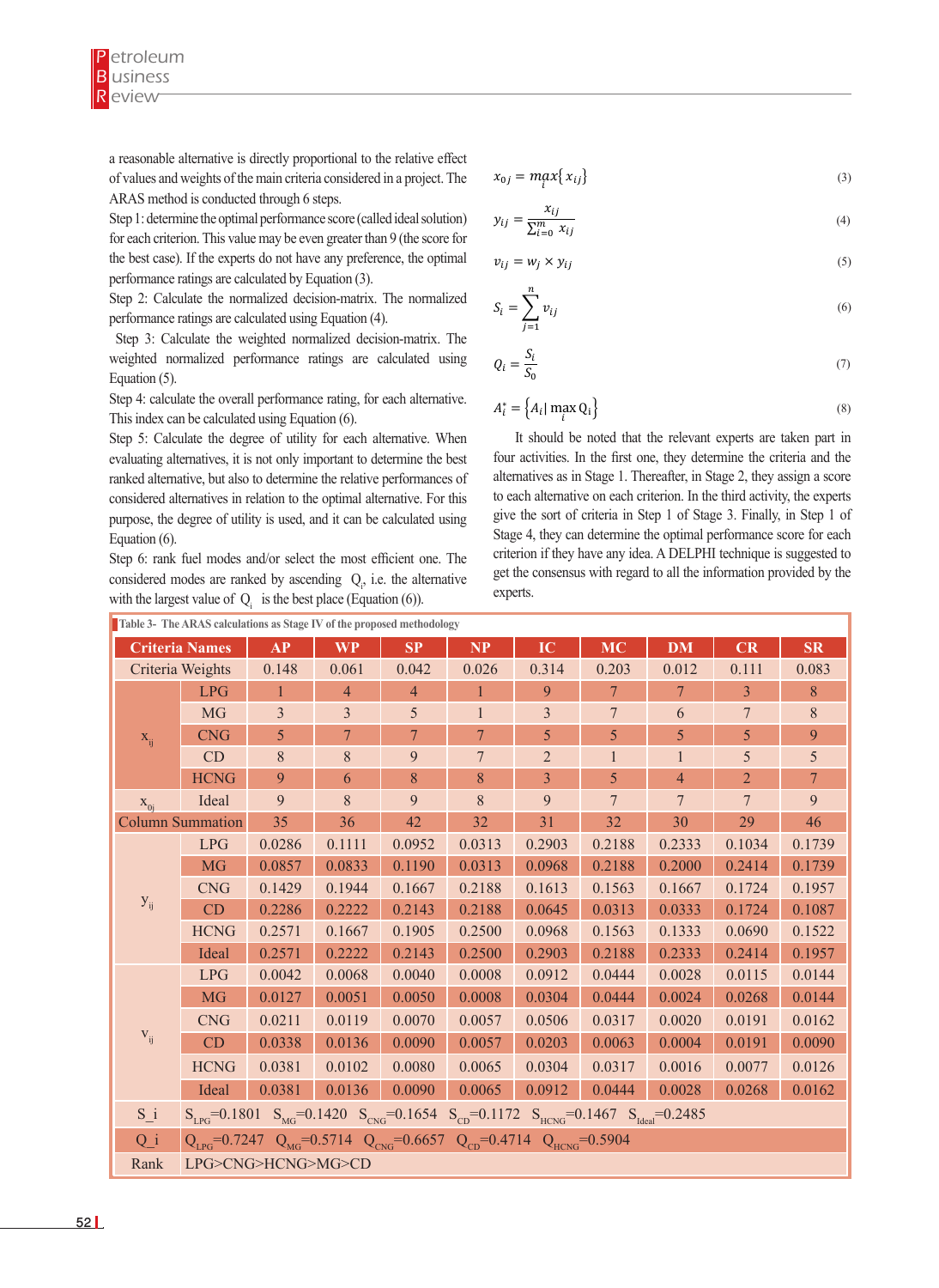

| Table 4- Comparing the results of this research with other respective investigations |                                             |                                       |                                                                                                                                                                                                                                                                                                                                                                                                                                                                                                                                                                                                                         |  |  |  |  |  |  |
|--------------------------------------------------------------------------------------|---------------------------------------------|---------------------------------------|-------------------------------------------------------------------------------------------------------------------------------------------------------------------------------------------------------------------------------------------------------------------------------------------------------------------------------------------------------------------------------------------------------------------------------------------------------------------------------------------------------------------------------------------------------------------------------------------------------------------------|--|--|--|--|--|--|
|                                                                                      |                                             |                                       |                                                                                                                                                                                                                                                                                                                                                                                                                                                                                                                                                                                                                         |  |  |  |  |  |  |
| Poh and<br>Ang, 1999                                                                 | <b>AHP</b>                                  | Singapore /<br>Transportation Safety. | Supply; Emission; Technology; Cost; Consumer Preference;                                                                                                                                                                                                                                                                                                                                                                                                                                                                                                                                                                |  |  |  |  |  |  |
| Winebrake and<br>Creswick, 2003                                                      | <b>AHP</b><br>Scenario Analysis             | Transportation                        | Operation (Start-up, Range, Power, Safety, Response); Distri-<br>bution (Capacity, Health, Convenience); Resources (Depend-<br>ency, Sustainability); Economics (Vehicle, Infrastructure, Fuel);<br>Environment (Greenhouse gases, Local Air, Land Use, Distri-<br>bution).                                                                                                                                                                                                                                                                                                                                             |  |  |  |  |  |  |
| Tzeng et<br>al., 2005                                                                | <b>AHP</b><br><b>TOPSIS</b><br><b>VIKOR</b> | Taiwan / Pub-<br>lic Transport        | Energy Supply; Energy Efficiency; Air Pollution; Noise Pollu-<br>tion; Industrial Relationship; Costs of Implementation; Costs of<br>Maintenance; Vehicle Capability; Road Facility; Speed of Traf-<br>fic Flow; Sense of Comfort.                                                                                                                                                                                                                                                                                                                                                                                      |  |  |  |  |  |  |
| Patil et al., 2010                                                                   | Pros and Cons<br>Analysis                   | Nigeria / Pub-<br>lic Transport       | Purchase Price; Availability; Emissions; Technology; Safety;<br>Performance; Summary.                                                                                                                                                                                                                                                                                                                                                                                                                                                                                                                                   |  |  |  |  |  |  |
| Vahdani et<br>al., 2011                                                              | <b>Fuzzy MCDM</b><br><b>TOPSIS</b>          | Iran / Public<br>Transport            | Like Tzeng et al., 2005                                                                                                                                                                                                                                                                                                                                                                                                                                                                                                                                                                                                 |  |  |  |  |  |  |
| Farkas, 2013                                                                         | <b>MAROM</b>                                | Taiwan / Pub-<br>lic Transport        | Like Tzeng et al., 2005                                                                                                                                                                                                                                                                                                                                                                                                                                                                                                                                                                                                 |  |  |  |  |  |  |
| Patil et al., 2014                                                                   | Pros and Cons<br>Analysis                   | Nigeria / Pub-<br>lic Transport       | Like Patil et al., 2010                                                                                                                                                                                                                                                                                                                                                                                                                                                                                                                                                                                                 |  |  |  |  |  |  |
| Farkas, 2014                                                                         | <b>AHP</b><br><b>TOPSIS</b><br><b>MAROM</b> | Taiwan / Pub-<br>lic Transport        | Like Tzeng et al., 2005                                                                                                                                                                                                                                                                                                                                                                                                                                                                                                                                                                                                 |  |  |  |  |  |  |
| Mousaei and<br>Hatefi, 2015                                                          | <b>TOPSIS</b>                               | Iran / General<br><b>Applications</b> | Distance to Market; Internal Demand Increment; Consumption<br>Trend; Big Companies Concentration; Impact on Environment;<br>Cleanness for Gasoline Type Engines; Cleanness for Diesel<br>Engines; Capital Cost; Energy Density; Market Price; NG Re-<br>serves; Technology Maturity; Efficiency.                                                                                                                                                                                                                                                                                                                        |  |  |  |  |  |  |
| Shah et al., 2017                                                                    | Pros and Cons<br>Analysis                   | Bangladesh<br>/ Automo-<br>bile Fuel  | Calorific Value; Tariff/Rate/Cost; Cost of Energy.                                                                                                                                                                                                                                                                                                                                                                                                                                                                                                                                                                      |  |  |  |  |  |  |
| The Cur-<br>rent Study                                                               | <b>ROC</b><br><b>ARAS</b><br><b>DELPHI</b>  | Iran / Public<br>Transport            | Performance (Energy Supply, Energy Efficiency, Flow Speed<br>of Traffic, Vehicle Capability); Environmental (Air Pollution<br>Soil Pollution, Water Pollution, Noise Pollution); Economical<br>(Implementation Cost, Maintenance Cost, Distance to Market,<br>Transportation Easiness, Storing Easiness, Consumption Trend,<br>World Trends, Purchase Price); Infrastructure (Road Facility,<br>Industrial Availability); Technological (Technology Maturity,<br>Safety Issues, Industrial Relationship); Social (Social Accepta-<br>bility, Comfort Sense); Risk (Political Risks, Economical Risks,<br>Social Risks). |  |  |  |  |  |  |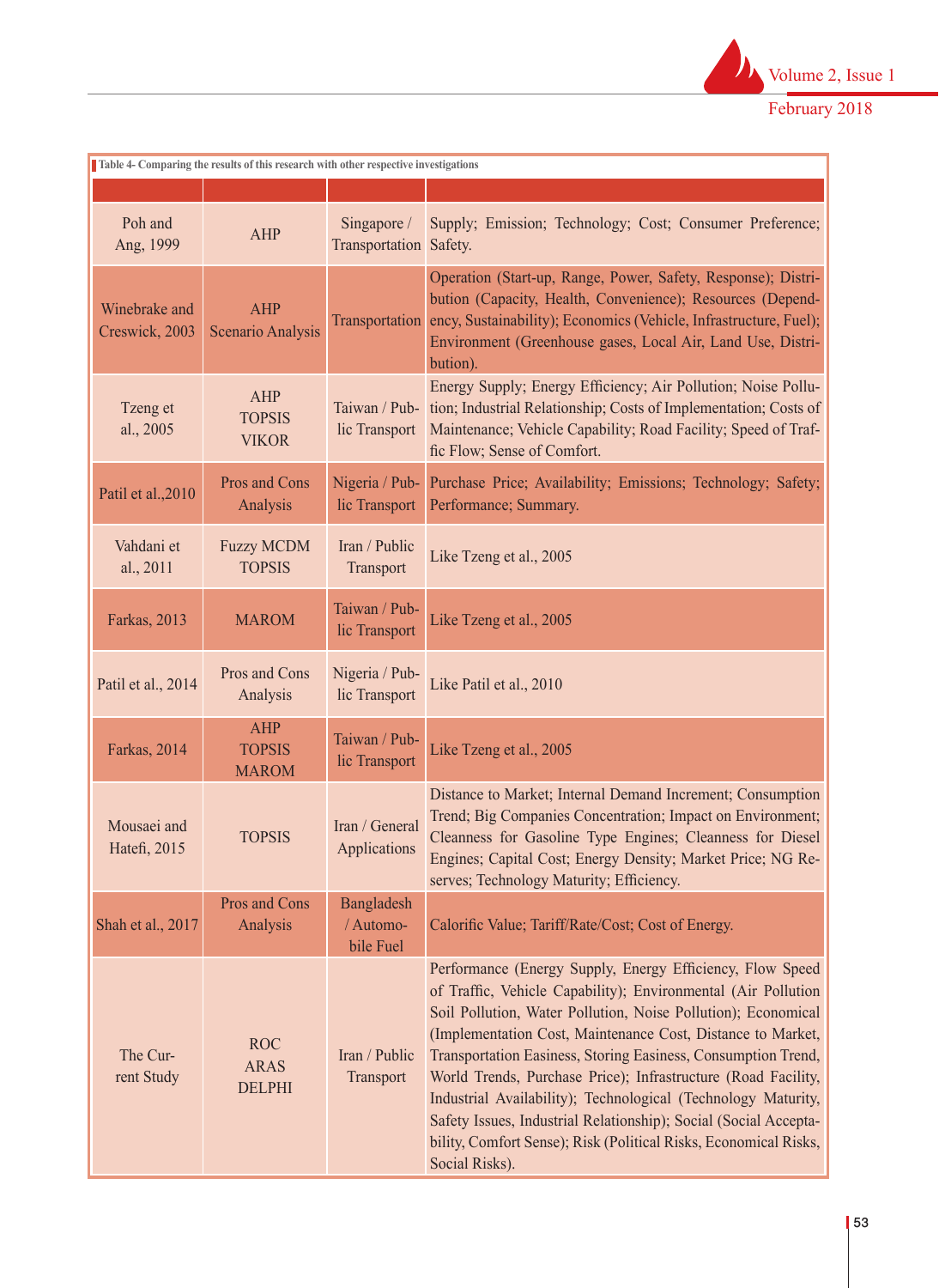## **5. The Numerical Case 5. The Numerical Case**

A sample location is considered to numerically analyze the proposed model. Regarding the aforesaid description as in Stage 1, questionnaire to demonstrate the v the options (m=5) are LPG, MG, CNG, CD, and HCNG, and the 2. Employing risk analysis tools criteria (n=9) are AP, SP, WP, NP, IC, MC, DM, CR, and SR. Next, the decision-making matrix with the scorex<sub>ij</sub> ( $i=1,..,5; j=1,..,9$ ) was identified risk factors. formed as given by Equation  $(7)$ . In this matrix, rows 1 to 5 are related to the candidates LPG, MG, CNG, CD, and HCNG, and columns  $1 \rightarrow \infty$ to 9 are concerned with AP, SP, WP, NP, IC, MC, DM, CR, and SR respectively.

criterion. In the third activity, the experts give the sort of criteria in Step 1 of Stage 3. Finally, in Step 1 of

|  |  |  |  | $\begin{bmatrix} 1 & 4 & 4 & 1 & 9 & 7 & 7 & 3 & 8 \\ 3 & 3 & 5 & 1 & 3 & 7 & 6 & 7 & 8 \\ 5 & 7 & 7 & 7 & 5 & 5 & 5 & 5 & 9 \\ 8 & 8 & 9 & 7 & 2 & 1 & 1 & 5 & 5 \\ 9 & 6 & 8 & 8 & 3 & 5 & 4 & 2 & 7 \end{bmatrix}$<br>$4 \quad 2 \quad 7$ |
|--|--|--|--|----------------------------------------------------------------------------------------------------------------------------------------------------------------------------------------------------------------------------------------------|
|  |  |  |  |                                                                                                                                                                                                                                              |

is IC>MC>AP>CR>SR>WP>SP>NP>DM. This results in the ROC ranking, Journal of Multi-Cr weights of 0.314, 0.203, 0.148, 0.111, 0.083, 0.061, 0.042, 0.026, and <br>
6):125–133.  $0.012$  for the nine criteria respectively. Table 3 presents the rest of Barron, F., Barrett, The ranking order of the criteria respecting the experts' opinions calculations in turn for the ARAR method.

#### **6. Conclusions**

Energy challenges such as environment pollution, governmental Bosshard, R., (2015), Multi regulations, and technological aspects have directed the respected **Power Transfer Systems** i researchers on selecting the best alternative fuels for public transport. Following previous researches, this paper was a trial in this field. Table 4 compares the results of the current research with the outcomes of some similar cases.

As the first contribution, the current study considers several types of fuels as alternatives and a fairly comprehensive list of decision criteria. The paper used a hybrid multi-criteria analysis method to assess decision-making matrix. The methodology used the ROC technique to determine the criteria weights instead of eliciting the weights from the experts. In fact, the experts are needed to only have minimal knowledge about the preference of criteria. The ROC is the best schemes among "approximate weighting" methods. The paper also benefits the new ARAS method to rank alternatives; in the decision-matrix, the experts are asked to give scores between 1 and 9 instead of inaccessible detailed quantitative data, and this approach could be considered as another aspect of the applicability of the proposed method. The suggested methodology was applied in given location, as a case study, with data provided by the experts from the relevant engineering fields. The result showed that the LPG is the most suitable fuel mode for that location area under the study. In summary, the overall results presented LPG>CNG>HCNGS>MG>CD in terms of closeness to the ideal point of the ARAS method. Moreover, by dint of the easiness and flexibility of the proposed methodology, it can help the public transport analysts to deal with the complicated fuel mode selection problems in the most effective and efficient manner.

For the future research works, the recommendations are as the

#### $\sim$  following: following:

1. Focusing on a variation of the proposed methodology and a real case study and using some open interviews with respected experts to derive the alternatives and the criteria; next, making a quantitative questionnaire to demonstrate the validity of the findings;

2. Employing risk analysis tools to deeply analyze the risks of the fuel candidates and providing comprehensive responses to handle the identified risk factors.

#### **References**

(9)

- Ahn, B.S., and Park, K.S., (2008), Comparing methods for multiattribute decision making with ordinal weights Computers & Operations Research, 35: 1660–1670.
- Alfares, H.K., and Duffuaa, S.O., (2008), Assigning cardinal weights in multi-criteria decision making based on ordinal ranking, Journal of Multi-Criteria Decision Analysis, 15(5– 6):125–133.
- Barron, F., Barrett, B.E., 1996, Decision quality using ranked attribute weights, Management Science, 42(11): 1515-1523.
- Bauer, C.G., and T.W., Forest, (2001), Effect of hydrogen addition on the performance of methane-fueled vehicles. Part I: Effect on S.I. engine performance, International Journal of **clusions**  $Hydrogen Energy, 26(1): 55-70.$ 
	- Bosshard, R., (2015), Multi-objective Optimization of Inductive Power Transfer Systems for EV Charging, PH.D Thesis, ETH Zurich.
	- Brinkman, N.D., Galloupoulous. N.E., and Jackson M.W., (1975), Exhaust emissions, fuel economy, and drivability of vehicles fueled with alcohol–gasoline blends, SAE Paper, 750120.
	- Dawes, R.M., Corrigan, B., 1974, Linear models in decision making, Psychological Bulletin, 81: 91-106.
	- Farkas, A., (2013), A Comparison of MCDA Techniques TOPSIS and MAROM in Evaluating Bus Alternative-fuel Modes, 11thInternational Conference on Management, Enterprise and Benchmarking (MEB), Budapest, Hungary.
	- Farkas, A., (2014), An Interaction-based Scenario and Evaluation of Alternative-Fuel Modes of Buses, Acta Polytechnica Hungarica, 11(1): 205-225.
	- Fazal, M.A., Haseeb, A.S.M.A., Masiuki, H.H., (2011), Biodiesel feasibility study: An evaluation of material compatibility; performance; emission and engine durability, Renewable and Sustainable Energy Reviews, 15: 1314–1324.
	- Fisher, T.M., Farley, K.B., Gao, Y., Bai, H., and Tse, Z.T.S., (2014), Electric vehicle wireless charging technology: a stateof-the-art review of magnetic coupling systems, Wireless Power Transfer, 1(2): 87-96.
	- Gifford, K., (2003), Advances in diesel engine technology, Clean Diesel Conference, Denver, Diesel Technology Forum.
	- Gyetvay, M., (2012), Russian Natural Gas Frontiers, Developing the Yamal and Gydan Peninsulas, a Report Published in www. novatek.ru.